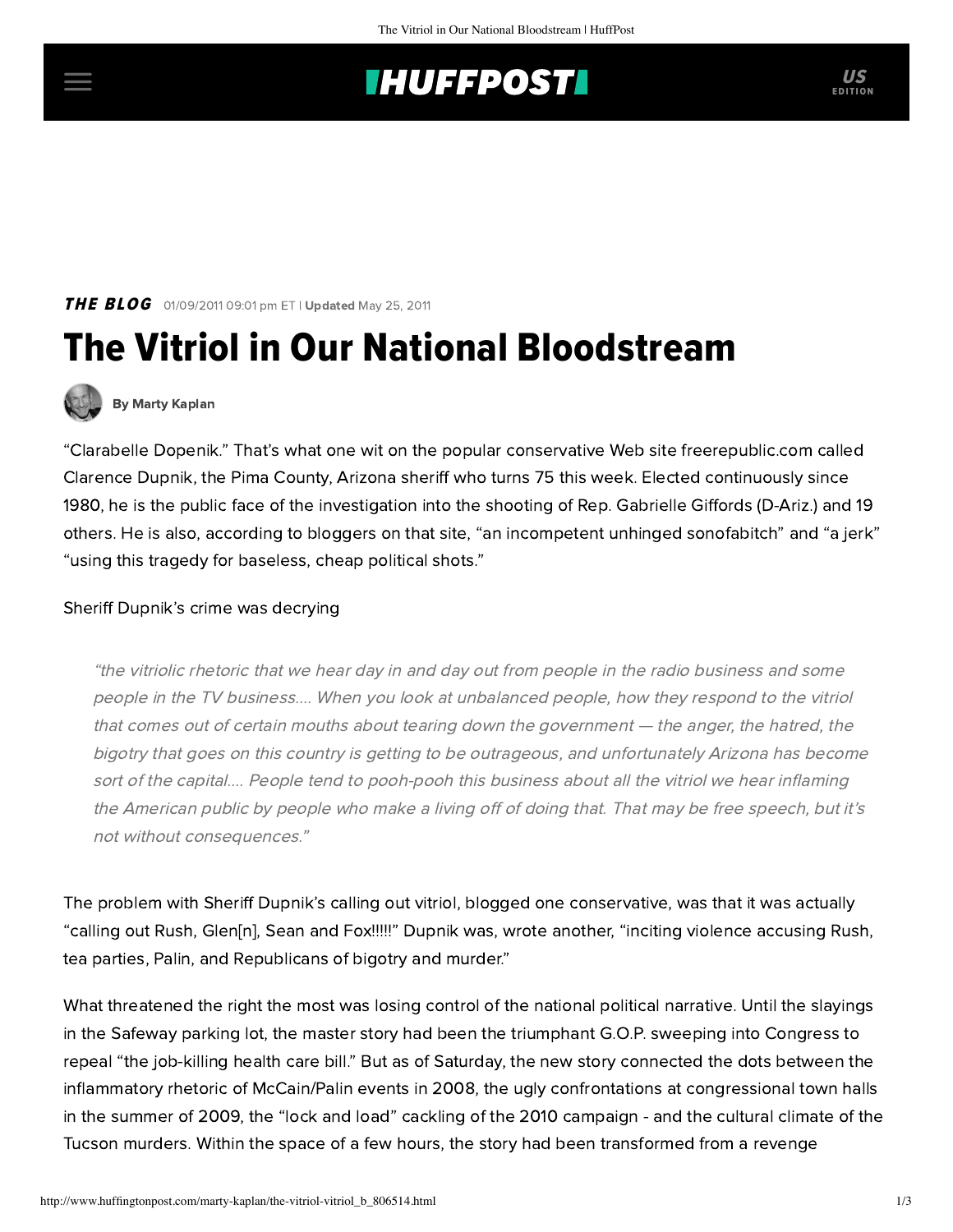narrative (Obama brought low) to a soul-searching meta-narrative: How has our society come to this season in hell, and what must be done to heal us?

The right's panic about this shift was palpable. Wrote one Free Republic commenter on the day of the [shooting, "Right now, I would be interested to see the smart response from Republicans. If I was John](http://freerepublic.com/focus/f-news/2653599/posts#30) Boehner, I would be in Arizona. As a speaker of the house, he needs to be there and meet the family before Obama goes to Arizona and gives a big speech to change the topic of the nations [sic]. Next 24 hrs is crucial till Glenn Beck and Rush come to air on Monday."

But there was no need to wait for Glenn and Rush to come to their narrative's rescue. Politico.com, a site widely read by journalists and politicians, soon [reported](http://www.politico.com/news/stories/0111/47293_Page2.html) that Sheriff Dupnik had "established himself as one of the leading liberal voices in a state that boasts only a handful... Local conservatives are quickly spinning his comments as those of a partisan." The headline of the Politico piece — "Liberal Ariz. sheriff Clarence Dupnik sees cause of violence" — eliminated any daylight between those local Republican spinners and the Beltway media channeling them. With Dupnik branded a liberal, the troubling thought that American public discourse had taken a wrong turn had been reduced to garden-variety lefty partisanship.

A New York Times columnist found another way to denature Sheriff Dupnik's condemnation of vitriol. He wrote that political leaders who cry "tyranny" and "socialism" aren't trying to incite hysteria; rather, they're "so amused with their own verbal flourishes and the ensuing applause, that — like the bloggers and TV hosts to which they cater — they seem to lose their hold on the power of words." Vitriol is theater, a reality show with a studio audience. Rush is just an entertainer, Glenn is just a rodeo clown and the pols are just playing to the peanut gallery. Cut these guys some slack. Hyperbole's great for everyone's ratings. Who can blame them for getting carried away?

If this tragedy is going to be a teachable moment, the lesson won't be found by determining whose vitriol is warranted. It will be found instead in what the vitriol is actually about. And that, as Sheriff Dupnik nailed it, is "tearing down the government."

In the 1970s, the ["sovereign citizen movement"](http://www.adl.org/learn/ext_us/SCM.asp?xpicked=4) was still a paranoid fringe. "Its adherents," explains the Anti-Defamation League, believed that "virtually all existing government in the United States is illegitimate and they seek to 'restore' an idealized, minimalist government that never actually existed." In the decades since, this right-wing anarchism was domesticated and became mainstream. Today it demonizes the federal government, federal programs, public employees, taxes and regulation. It accords scriptural authority to the Constitution, but it is in denial about the powers that charter assigns to the central government. It is blind to the "common welfare" that "we the people" task the government to promote, maintaining instead that the patriots who won our revolution wrote a document whose sole purpose was to protect freedom from the encroachments of the loathed central state.

In truth, American government is a miraculous equilibrium between individual freedom and mutual responsibility, the one and the many, the local and the national, the personal and the public. The Constitution isn't holy writ; it's a living document whose text and meaning have evolved through the